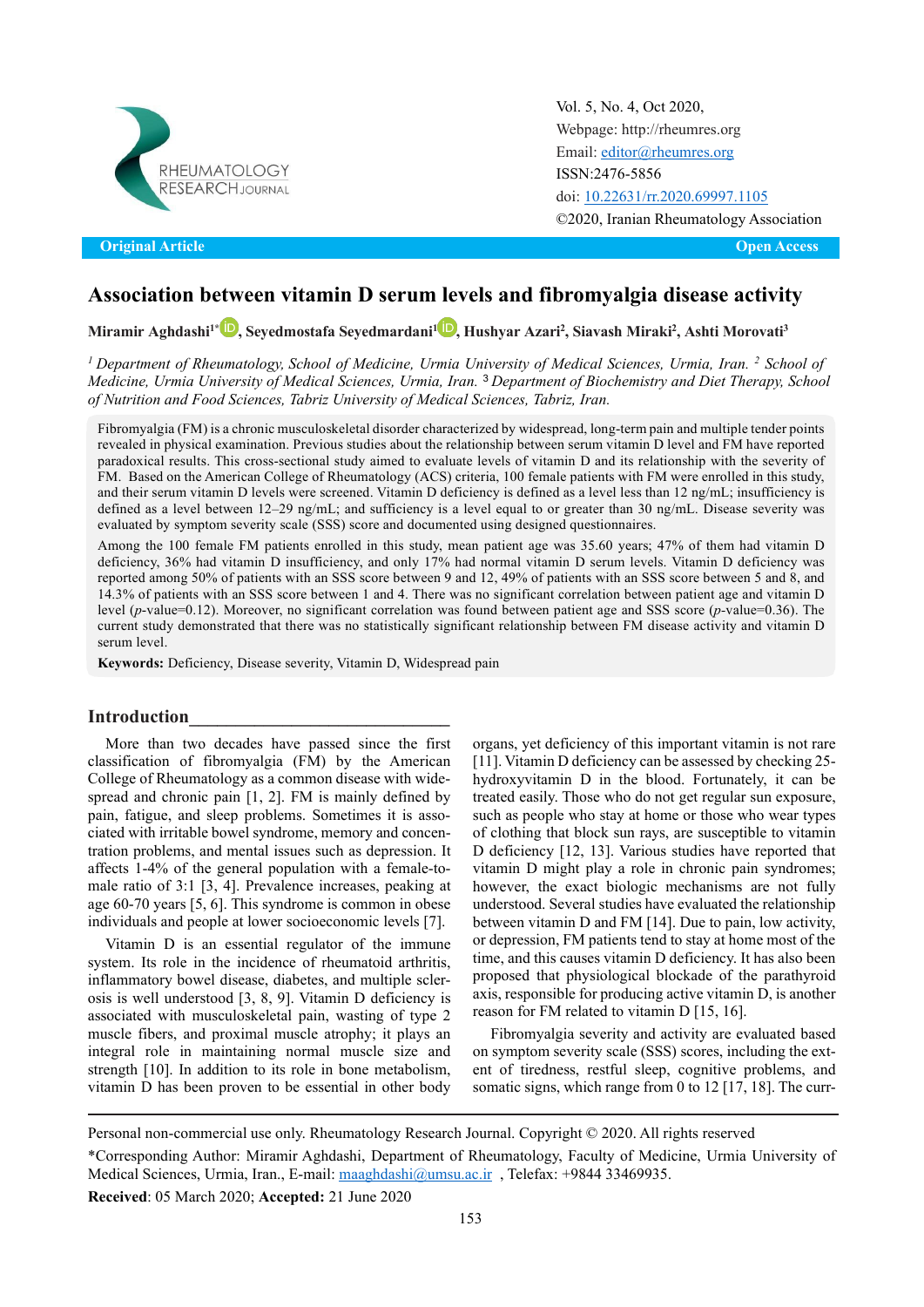ent research investigated the correlation between different serum concentrations of vitamin D and FM severity.

## **Materials and Methods\_\_\_\_\_\_\_\_\_\_\_\_\_\_\_\_\_\_\_**

#### **Patient Population**

This cross-sectional study evaluated 100 FM adult female patients who were visited in the Rheumatology Clinic of Imam Khomeini Hospital in Urmia between 23 August 2017 and 21 December 2017. Data was collected with checklists containing patients' demographic and disease information. FM was diagnosed according to the American College of Rheumatology 1990 [19] and/or 2010 criteria [20]. Vitamin D serum levels were assessed and disease severity was determined based on the designed questionnaires. Patients who had diseases other than FM were excluded. In total, 100 patients were included in this study.

#### **Measurement of vitamin D serum levels**

After their medical histories were taken and the disease was diagnosed, patients were sent to the specified central laboratory of Urmia Imam Khomeini Hospital to have their serum levels of vitamin D checked by enzyme-linked immunosorbent assay (ELISA) using a CALBIOTECH kit. The results were categorized into three groups. A vitamin D level lower than 12 ng/ml was considered a deficiency, between 12-29 ng/ml was considered insufficiency, and more than 30 ng/ml (inclusively) was considered normal [21]. Disease activity was assessed by symptom severity scale (SSS) score, comprised of the three main symptoms of fatigue, non-restful sleep, and cognitive symptoms. All symptoms were reported on a scale of 0-4; higher scores indicated severe symptoms. Validation of the fibromyalgia survey questionnaire within a cross-sectional survey is defined as 0 for no problem, 1 for slight or mild problems, 2 for moderate and considerable problems, and 4 for severe and life disturbing problems [22].

#### **Statistical analysis**

 used to compare the mean of age in three categories, vita-Mean  $\pm$  SD (standard deviation) was calculated for continuous variables, and frequencies were measured for categorical variables. The independent *t*-test and Fisher's exact test were used to analyze continuous variables and categorical variables, respectively. One-way ANOVA was min D level, and disease activity. Normality of the data was ensured by the Kolmogorov–Smirnov test, and Spearman's rho correlation test was applied to analyze correla-tions. Data analysis was performed using SPSS17 software, and a *p value* < 0.05 was considered statistically significant.

#### **Ethical considerations**

This study conformed to the ethical guidelines of the 1975 Declaration of Helsinki and was approved by the Ethics Committee of Urmia University of Medical Sciences (IR. UMSU.rec.1392.131). No additional costs were imposed on patients, and their identities were not disclosed. All requested tests were based on indications, and written informed consent was obtained from patients before participation in the study.

#### **Results\_\_\_\_\_\_\_\_\_\_\_\_\_\_\_\_\_\_\_\_\_\_\_\_\_\_\_\_\_\_\_\_**

A total of 100 female patients with FM were surveyed. Mean patient age was  $35.60 \pm 7.7$ , and vitamin D serum levels were reported as normal, insufficient, and deficient in 17 (17%), 36 (36%), and 47 (47%) patients, respectively. Disease activity scores were 1-4 in seven patients, 5-8 in 51 patients, and 9-12 in 42 patients. The mean ages of patients with normal, insufficient, and deficient vitamin D serum levels were  $38.35 \pm 8.75$ ,  $36.25 \pm 7.93$ , and  $34.11 \pm$ 7.13, respectively. There was no statistically significant difference among the groups (*p value* = 0.12). The mean ages of patients in different disease activity groups were  $34.57 \pm 8.85$  in the 1-4 score group,  $36.70 \pm 8.20$  in the 5-8 score group, and  $34.45 \pm 7.10$  in the 5-9 score group; no significant difference was observed among the groups (*pvalue* = 0.36) (<u>Table 1</u>).

<span id="page-1-0"></span>**Table 1.** Mean patient age based on vitamin D serum level and disease activity status(analyzed using one-way ANOVA)

| variable                  | status       | Prevalence $(\% )$ | Mean $\pm$ SD    | P value |
|---------------------------|--------------|--------------------|------------------|---------|
|                           | normal       | 17(17%)            | $38.35 \pm 8.75$ |         |
| Vitamin D serum<br>level  | insufficient | 36(36%)            | $36.25 \pm 7.93$ | 0.12    |
|                           | deficient    | 47 (47%)           | $34.11 \pm 7.13$ |         |
| Disease activity<br>score | $1 - 4$      | 7(7%)              | $34.57 \pm 8.85$ |         |
|                           | $5 - 8$      | 51 (51%)           | $36.70 \pm 8.20$ | 0.36    |
|                           | $9 - 12$     | 42 (42%)           | $34.45 \pm 7.10$ |         |

Vitamin D serum level was normal in three patients with a disease activity score of 1-4, in nine patients with disease activity score of 5-8, and in five patients with a disease activity score of 9-12. Vitamin D serum levels were deficient in 50% of patients with a disease activity score of 9-12, 49% of patients with a disease activity score of 5-8,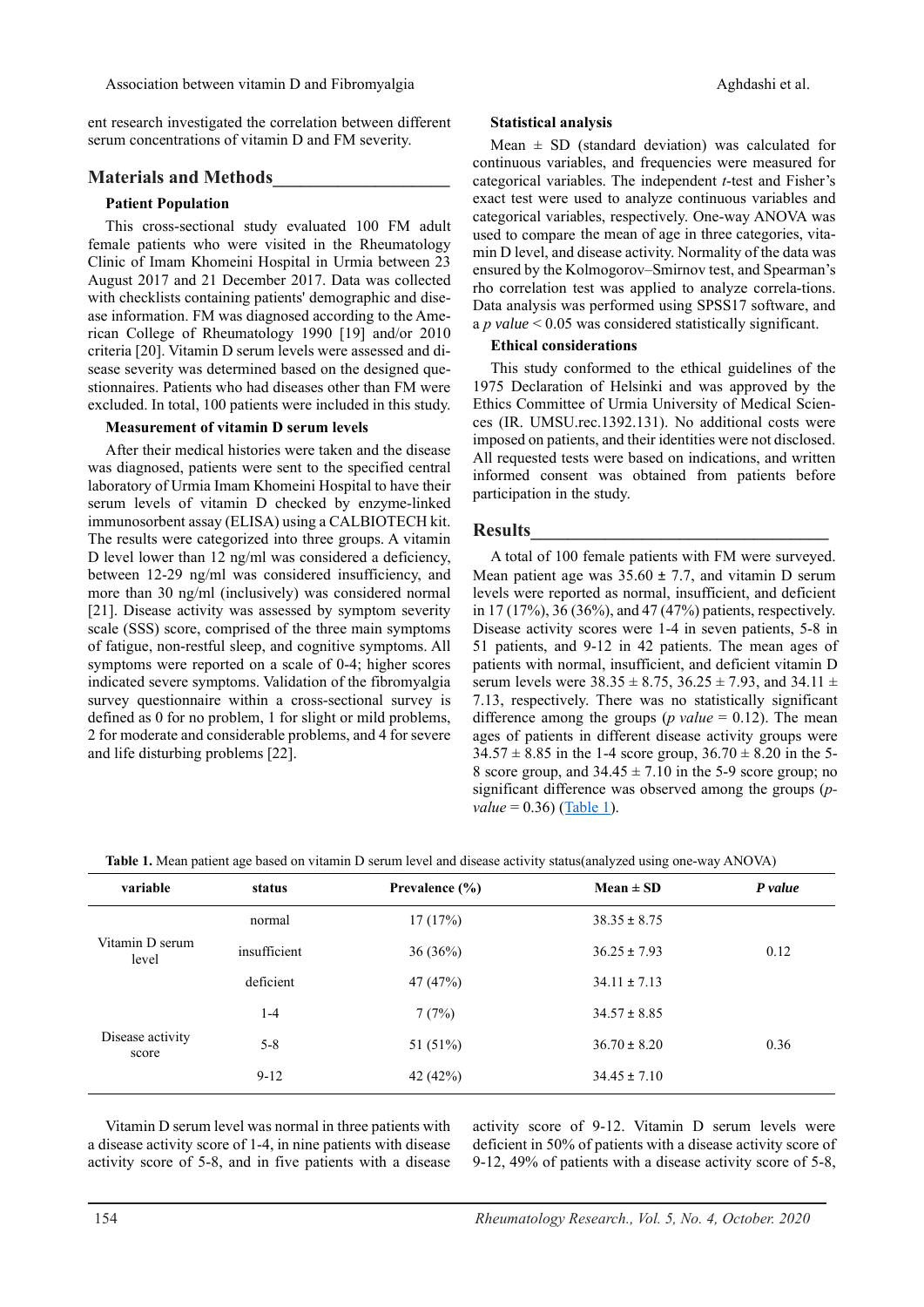and 14.3% of patients with a disease activity score of 1-4. Nevertheless, the correlation between vitamin D serum level and disease activity score was not statistically significant ( $p$  value = 0.24) ( $\overline{\text{Table 2}}$ ).

<span id="page-2-0"></span>**Table 2.** vitamin D serum level in fibromyalgia patients according to disease activity scores(Analyzed using Fisher test)

| Vitamin D serum level | 1-4 score   | 5-8 score    | 9-12score    | P value<br>(Fisher) |  |
|-----------------------|-------------|--------------|--------------|---------------------|--|
| normal                | $3(42.9\%)$ | $9(17.6\%)$  | $5(11.9\%)$  |                     |  |
| insufficient          | $3(42.9\%)$ | $17(33.3\%)$ | $16(38.1\%)$ | 0.24                |  |
| deficient             | $1(14.3\%)$ | 25(49%)      | $21(50\%)$   |                     |  |

The coefficient between disease activity scores and vitamin D serum levels in FM patients was negative (- 0.135), and disease severity was related to abnormal vitamin D amounts; however, this correlation was not statistically significant (*p value* = 0.18).

Figure  $\frac{1}{s}$  shows the vitamin D serum levels in different disease severity score groups in FM patients.



<span id="page-2-1"></span>**Figure 1.** vitamin D serum level in different disease severity score groups in fibromyalgia patients.

## **Discussion\_\_\_\_\_\_\_\_\_\_\_\_\_\_\_\_\_\_\_\_\_\_\_\_\_\_\_\_\_\_\_\_\_\_\_\_\_\_\_\_\_\_\_\_\_\_\_\_\_\_\_\_\_\_\_\_\_\_\_\_\_\_\_\_\_\_\_\_\_\_\_\_\_\_\_\_\_\_\_\_\_\_\_\_\_\_**

The biologically active form of vitamin D (1, 25 (OH) D), a fat-soluble vitamin, is present in the cell nucleus and membrane of more than 30 different tissues and organs of the human body [23, 24]. Muscles are considered target organs for vitamin D metabolites, and vitamin D receptors are present in these organs [25]. This vitamin is needed for the normal growth and function of muscles, and its deficiency in osteomalacia disease causes musculoskeletal pain [26, 27]. According to various reports on the association between vitamin D deficiency and chronic pain [28, 29] in the last decade and the fact that chronic diffuse pain is the most important feature of FM, the correlation between vitamin D deficiency and FM is emphasized more than before [30-32].

Pathophysiology of chronic and widespread pain in FM is not well-known, but it is controversial. A combination of environmental and hereditary factors is probably responsible for a change in the perception of pain in the central nervous system, which can intensify the response to

stimuli [33]. More recent studies have mentioned the probability of peripheral and autonomic nervous system involvement in the pathogenesis of FM [34].

Activation of inflammatory cytokines triggered by an infection that changes the perception of pain in the CNS is another theory [35]. Considering the regulating role of vitamin D on the immune system [36] and the association between chronic pain and vitamin D is reasonable. Vitamin D deficiency is a worldwide health issue, and its main cause is insufficient sun exposure. The number of foods naturally containing vitamin D and vitamin D fortified foods are limited, so they are not enough to meet adults and children's needs [37, 38].

Several studies have demonstrated the correlation between vitamin D serum level and higher prevalence of chronic pain, but the biological mechanism underlying this relation is not well understood. As chronic pain is the most important feature of FM, it seems that vitamin D deficiency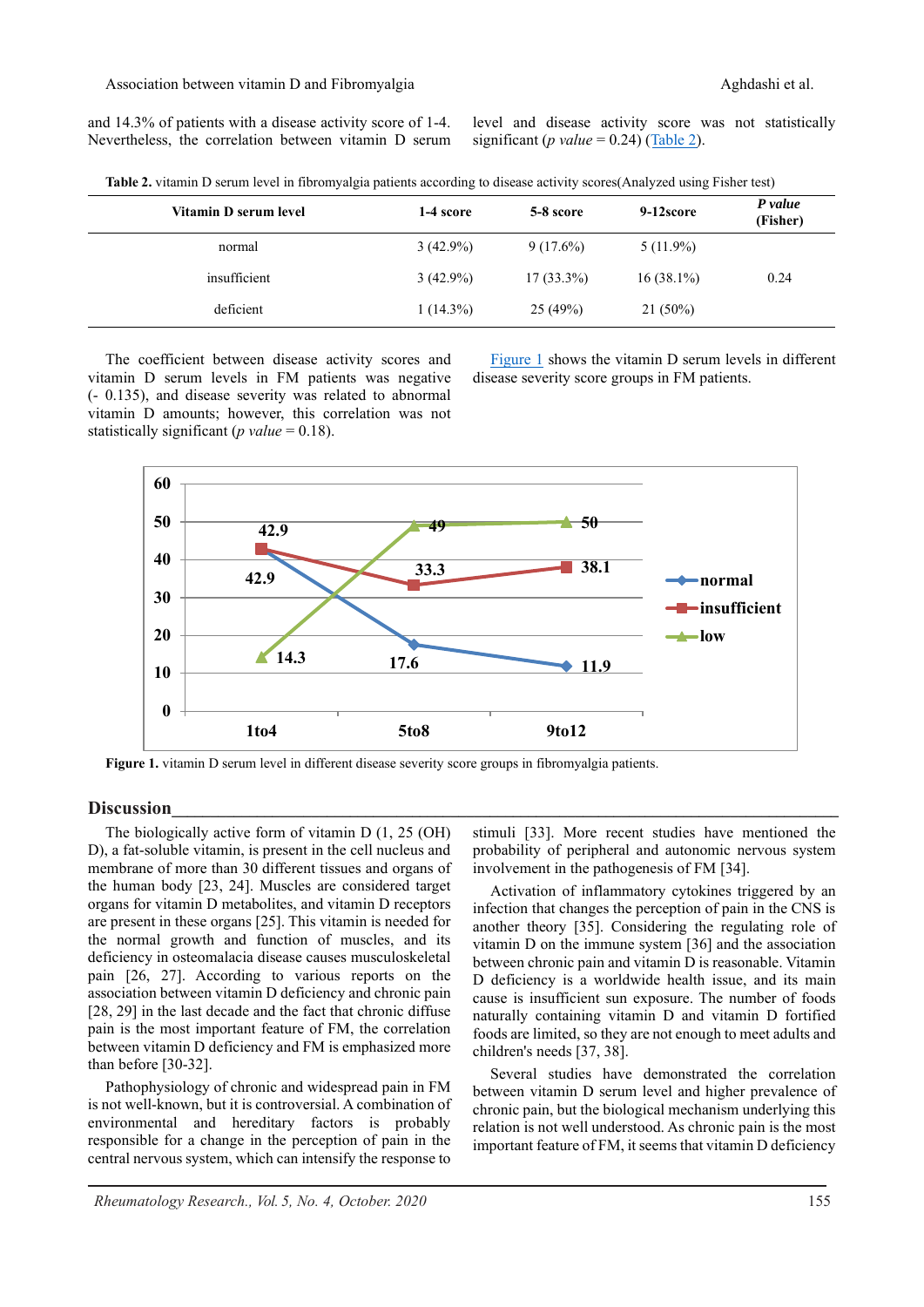influences the severity of pain in these patients. However, not enough studies have investigated the relationship between vitamin D and FM disease activity.

The current study included female patients with FM. Disease activity was measured by symptom severity score, and the relationship between the disease severity score and vitamin D serum level was evaluated. Although vitamin D was deficient among most patients with a disease severity score of more than 5, no statistically significant difference was observed. In a study conducted by Noha in Saudi Arabia, a negative relationship was presented between the widespread pain index and vitamin D serum levels in FM patients; however, the relationship was not statistically significant [3]. Another study done by Ryan S. 'D'Souza et al. showed that vitamin D deficiency was a risk factor for more severe symptoms of FM [39]. Furthermore, another cross-sectional study done by Yaseen et al. demonstrated that vitamin D deficiency is linked with disorders such as FM [40]. The correlation of vitamin D serum level and FM syndrome is paradoxical in different studies. In some studies, a positive correlation is reported [37], while in other studies, no relationship is reported [41-43]. In the present study, vitamin D serum level was lower in FM patients, but the difference was not statistically significant. The current results were consistent with other studies in which there was no relationship between vitamin D deficiency or insufficient vitamin D and the severity of FM [35, 36]. The current study showed that 47% of patients had vitamin D deficiency, 36% had vitamin D insufficiency, and 17% had normal vitamin D serum levels.

Previous studies have shown that vitamin D deficiency was more prevalent in developing countries [37]. Our clinical experience demonstrated that many women who do not suffer from FM have vitamin D deficiency. This means that vitamin D deficiency is something separate from FM and its prevalence is similar in the healthy women population. Because the current study had no control group, however, a decisive opinion cannot be expressed. Additionally, the mean age of patients in this study was 35.60 years, and vitamin D deficiency had a higher prevalence in patients under 45 years of age [37, 44, 45]. As FM is the disease of young women, the higher prevalence of vitamin d deficiency in these patients was an irrelevant finding which showed the simultaneous presence of vitamin D deficiency in younger women. Of course, more studies are needed for further evaluation of this issue.

#### **Limitations \_\_\_\_\_\_\_\_\_\_\_\_\_\_\_\_\_\_\_\_\_\_\_\_\_\_\_\_**

An important limitation of this study was the small sample size, which may have affected the serum vitamin D levels. Another limitation was that the study process (registering the topic with the Ethics Committee of Urmia University of Medical Sciences) was initiated in September 2014, but the major steps were not taken until September 2017. Additionally, no healthy control groups were included in this study to compare vitamin D serum levels with them.

## **Conclusion\_\_\_\_\_\_\_\_\_\_\_\_\_\_\_\_\_\_\_\_\_\_\_\_\_\_\_\_**

The current study demonstrated that there is no clear relationship between vitamin D serum level and FM severity. However, obesity and insufficient sun exposure are risk factors for Vitamin D deficiency. Checking vitamin D serum levels to maintain bone density and optimal muscle function is necessary.

#### **Acknowledgments\_\_\_\_\_\_\_\_\_\_\_\_\_\_\_\_\_\_\_\_\_\_\_**

The authors would like to express their gratitude to the Clinical Research Development Unit of Imam Khomeini Hospital, Urmia University of Medical Sciences, to those who aided in the English editing (especially Dr. Nazila Farrokh Eslamlou and Ms. Parvin Ayremlou), and to all the patients who took part in this study

#### **Conflict of interest\_\_\_\_\_\_\_\_\_\_\_\_\_\_\_\_\_\_\_\_\_\_**

The authors have no conflicts of interest to declare.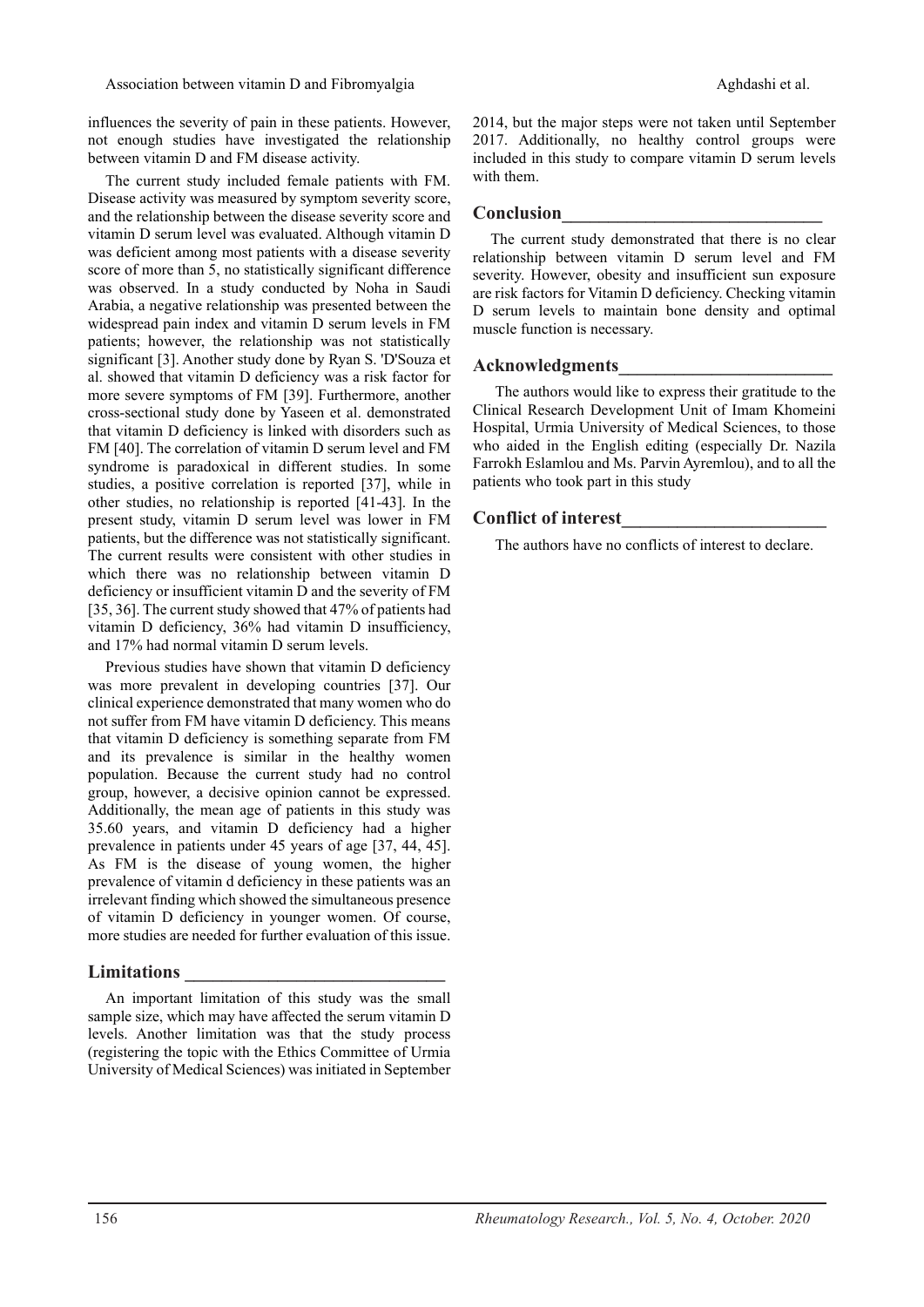# **References\_\_\_\_\_\_\_\_\_\_\_\_\_\_\_\_\_\_\_\_\_\_\_\_\_\_\_\_\_\_\_\_\_\_\_\_\_\_\_\_\_\_\_\_\_\_\_\_\_\_\_\_\_\_\_\_\_\_\_\_\_\_\_\_\_\_\_\_\_\_\_**

- 1. McBeth J, Mulvey MR. Fibromyalgia: mechanisms and potential impact of the ACR 2010 classification criteria. *Nat Rev Rheumatol* 2012; 8(2):108-16. doi: 10.1038/nrrheum.2011.216.
- 2. Kim SM, Lee SH, Kim HR. Applying the ACR preliminary diagnostic criteria in the diagnosis and assessment of fibromyalgia. *Korean J Pain* 2012; 25(3):173-82. doi: 10.3344/kjp.2012.25.3.173.
- 3. Abokrysha NT. Vitamin D deficiency in women with fibromyalgia in Saudi Arabia. *Pain Med* 2012; 13(3):452-58. doi: 10.1111/j.1526-4637.2011.01304.x.
- 4. Queiroz LP. Worldwide epidemiology of fibromyalgia. *Curr Pain Headache Rep* 2013; 17(8):356. doi: 10.1007/s11916-013-0356-5.
- 5. Jones GT, Atzeni F, Beasley M, Flüß E, Sarzi-Puttini P, Macfarlane GJ. The prevalence of fibromyalgia in the general population: a comparison of the American College of Rheumatology 1990, 2010, and modified 2010 classification criteria. *Arthritis Rheumatol* 2015; 67(2):568-75. doi: 10.1002/art.38905.
- 6. DOĞAN SC, DİNLER M, KAYATAŞ M. Prevalence of Fibromyalgia Syndrome and its Effect on Quality of Life in Hemodialysis Patients. *Kocaeli Üniversitesi Sağlık Bilimleri Dergisi 2021*; 7(1):65-69. doi: 10.30934/kusbed.823377.
- 7. Gayà TF, Ferrer CB, Mas AJ, Seoane-Mato D, Reyes FÁ, Sánchez MD*. et al*. Prevalence of fibromyalgia and associated factors in Spain. *Clin Exp Rheumatol* 2020; 38(1):47-52.
- 8. Ascherio A, Munger KL, Simon KC. Vitamin D and multiple sclerosis. *Lancet Neurol* 2010; 9(6):599-12. doi: 10.1016/S1474-4422(10)70086-7.
- 9. Kostoglou-Athanassiou I, Athanassiou P, Lyraki A, Raftakis I, Antoniadis C. Vitamin D and rheumatoid arthritis. *Ther Adv Endocrinol Metab* 2012; 3(6):181- 87. doi: 10.1177/2042018812471070.
- 10. Gordon PL, Sakkas GK, Doyle JW, Shubert T, Johansen KL. Relationship between vitamin D and muscle size and strength in patients on hemodialysis. *J Ren Nutr* 2007; 17(6):397-07. doi: 10.1053/j.jrn.2007.06.001.
- 11. Holick MF, Binkley NC, Bischoff-Ferrari HA, Gordon CM, Hanley DA, Heaney RP*. et al*. Guidelines for preventing and treating vitamin D deficiency and insufficiency revisited. *J Clin Endocrinol Metab* 2012; 97(4):1153-58. doi: 10.1210/jc.2011-2601.
- 12. Gerwin RD. A review of myofascial pain and fibromyalgia–factors that promote their persistence.

*Acupunct Med* 2005; 23(3):121-34. doi: 10.1136/aim.23.3.121.

- 13. Shahudin NN, Sameeha MJ, Mat Ludin AF, Manaf ZA, Chin K-Y, Jamil NA. Barriers towards sun exposure and strategies to overcome these barriers in female indoor workers with insufficient vitamin D: A qualitative approach. *Nutrients* 2020; 12(10):2994. doi: 10.3390/nu12102994.
- 14. Wepner F, Scheuer R, Schuetz-Wieser B, Machacek P, Pieler-Bruha E, Cross HS*. et al*. Effects of vitamin D on patients with fibromyalgia syndrome: a randomized placebo-controlled trial. *Pain* 2014; 155(2):261-68. doi: 10.1016/j.pain.2013.10.002.
- 15. Daniel D, Pirotta MV. Fibromyalgia: Should we be testing and treating for vitamin D deficiency? *Aust Fam Physician* 2011; 40(9):712-16.
- 16. Jesus CA, Feder D, Peres MF. The role of vitamin D in pathophysiology and treatment of fibromyalgia. *Curr Pain Headache Rep* 2013; 17(8):355. doi: 10.1007/s11916-013-0355-6.
- 17. Differential diagnosis of fibromyalgia. [ https://www.uptodate.com/contents/differentialdiagnosis-of-fibromyalgia].
- 18. Boomershine CS. A comprehensive evaluation of standardized assessment tools in the diagnosis of fibromyalgia and in the assessment of fibromyalgia severity. *Pain Res Treat* 2012; 2012:653714. doi: 10.1155/2012/653714.
- 19. Wolfe F, Smythe HA, Yunus MB, Bennett RM, Bombardier C, Goldenberg DL*. et al*. The American College of Rheumatology 1990 criteria for the classification of fibromyalgia. *Arthritis Rheum* 1990; 33(2):160-72. doi: 10.1002/art.1780330203.
- 20. Wolfe F, Clauw DJ, Fitzcharles MA, Goldenberg DL, Katz RS, Mease P*. et al*. The American College of Rheumatology preliminary diagnostic criteria for fibromyalgia and measurement of symptom severity. *Arthritis Care Res (Hoboken)* 2010; 62(5):600-10. doi: 10.1002/acr.20140.
- 21. Vitamin D deficiency in adults: Definition, clinical manifestations, and treatment. [https://www.uptodate.com/contents/vitamin-ddeficiency-in-adults-definition-clinical-manifestationsand-treatment].
- 22. Clinical manifestations and diagnosis of fibromyalgia in adults.[https://somepomed.org/articulos/contents/mobip review.htm?35/1/35871].